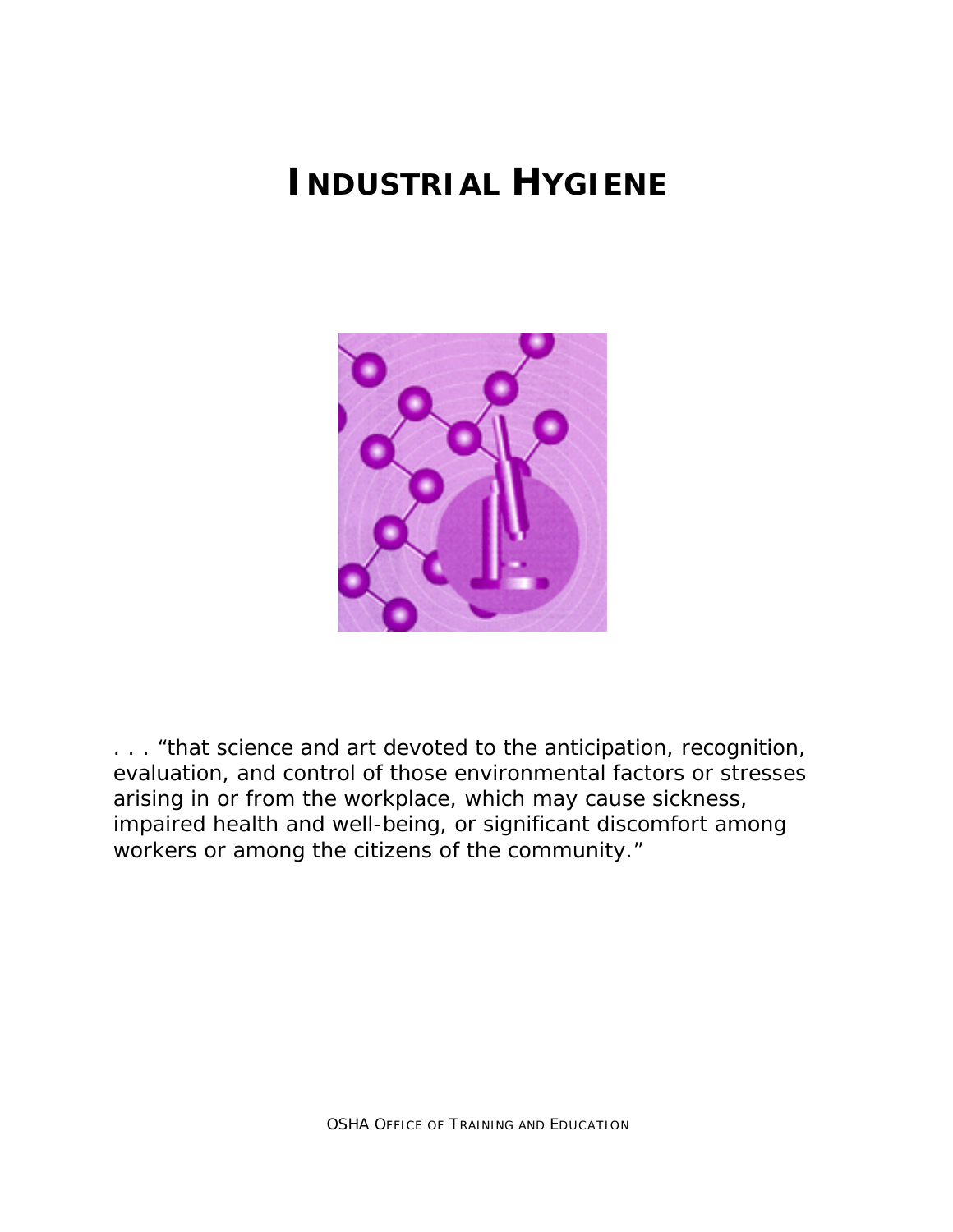These materials were developed by OSHA's Office of Training and Education and are intended to assist employers, workers, and others as they strive to improve workplace health and safety. While we attempt to thoroughly address specific topics, it is not possible to include discussion of everything necessary to ensure a healthy and safe working environment in a presentation of this nature. Thus, this information must be understood as a tool for addressing workplace hazards, rather than an exhaustive statement of an employer's legal obligations, which are defined by statute, regulations, and standards. Likewise, to the extent that this information references practices or procedures that may enhance health or safety, but which are not required by a statute, regulation, or standard, it cannot, and does not, create additional legal obligations. Finally, over time, OSHA may modify rules and interpretations in light of new technology, information, or circumstances; to keep apprised of such developments, or to review information on a wide range of occupational safety and health topics, you can visit OSHA's website at www.osha.gov.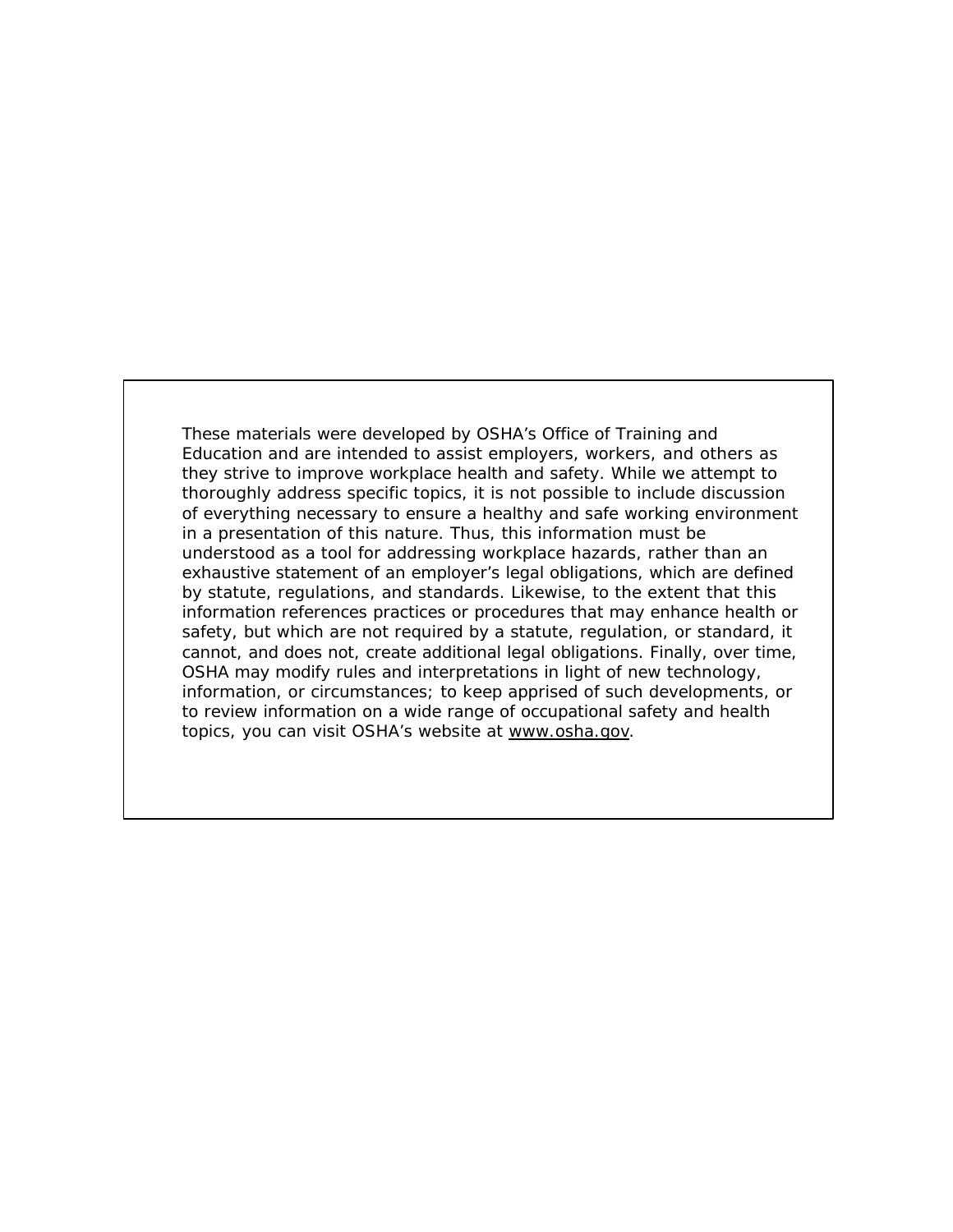### **INTRODUCTION**

Industrial hygiene has been defined as "that science and art devoted to the anticipation, recognition, evaluation, and control of those environmental factors or stresses arising in or from the workplace, which may cause sickness, impaired health and well-being, or significant discomfort among workers or among the citizens of the community." Industrial hygienists use environmental monitoring and analytical methods to detect the extent of worker exposure and employ engineering, work practice controls, and other methods to control potential health hazards.

There has been an awareness of industrial hygiene since antiquity. The environment and its relation to worker health was recognized as early as the fourth century BC when Hippocrates noted lead toxicity in the mining industry. In the first century AD, Pliny the Elder, a Roman scholar, perceived health risks to those working with zinc and sulfur. He devised a face mask made from an animal bladder to protect workers from exposure to dust and lead fumes. In the second century AD, the Greek physician, Galen, accurately described the pathology of lead poisoning and also recognized the hazardous exposures of copper miners to acid mists.

In the Middle Ages, guilds worked at assisting sick workers and their families. In 1556, the German scholar, Agricola, advanced the science of industrial hygiene even further when, in his book *De Re Metallica*, he described the diseases of miners and prescribed preventive measures. The book included suggestions for mine ventilation and worker protection, discussed mining accidents, and described diseases associated with mining occupations such as silicosis.

Industrial hygiene gained further respectability in 1700 when Bernardo Ramazzini, known as the "father of industrial medicine," published in Italy the first comprehensive book on industrial medicine, *De Morbis Artificum Diatriba (The Diseases of Workmen)*. The book contained accurate descriptions of the occupational diseases of most of the workers of his time. Ramazzini greatly affected the future of industrial hygiene because he asserted that occupational diseases should be studied in the work environment rather than in hospital wards.

Industrial hygiene received another major boost in 1743 when Ulrich Ellenborg published a pamphlet on occupational diseases and injuries among gold miners. Ellenborg also wrote about the toxicity of carbon monoxide, mercury, lead, and nitric acid.

In England in the 18th century, Percival Pott, as a result of his findings on the insidious effects of soot on chimney sweepers, was a major force in getting the British Parliament to pass the *Chimney-Sweepers Act of 1788*. The passage of the English Factory Acts beginning in 1833 marked the first effective legislative acts in the field of industrial safety. The Acts, however, were intended to provide compensation for accidents rather than to control their causes. Later, various other European nations developed workers' compensation acts, which stimulated the adoption of increased factory safety precautions and the establishment of medical services within industrial plants.

In the early 20th century in the U.S., Dr. Alice Hamilton led efforts to improve industrial hygiene. She observed industrial conditions first hand and startled mine owners, factory managers, and state officials with evidence that there was a correlation between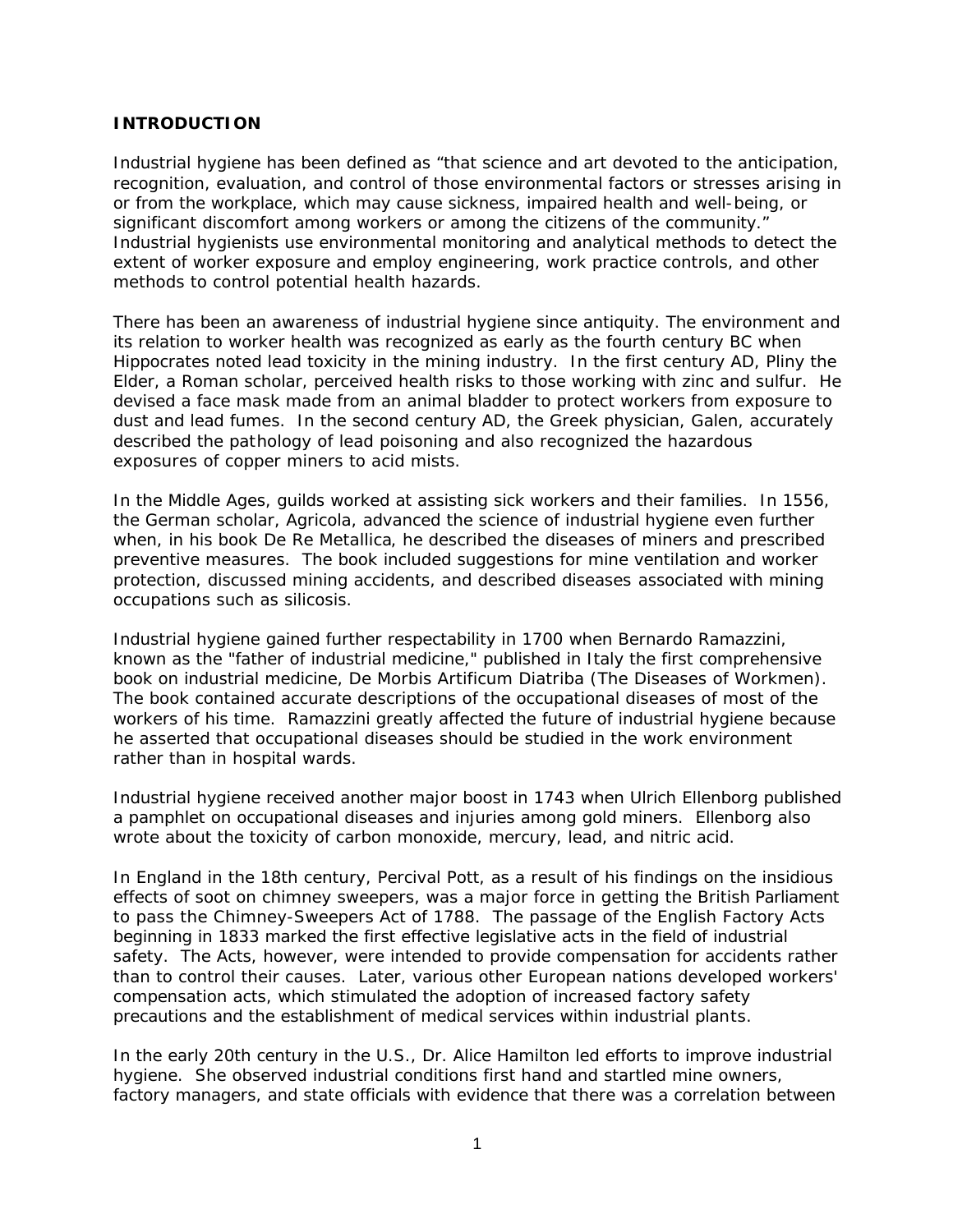worker illness and exposure to toxins. She also presented definitive proposals for eliminating unhealthful working conditions.

At about the same time, U.S. federal and state agencies began investigating health conditions in industry. In 1908, public awareness of occupationally related diseases stimulated the passage of compensation acts for certain civil employees. States passed the first workers' compensation laws in 1911. And in 1913, the New York Department of Labor and the Ohio Department of Health established the first state industrial hygiene programs. All states enacted such legislation by 1948. In most states, there is some compensation coverage for workers contracting occupational diseases.

The U.S. Congress has passed three landmark pieces of legislation related to safeguarding workers' health: (1) the *Metal and Nonmetallic Mines Safety Act of 1966*, (2) the *Federal Coal Mine Safety and Health Act of 1969*, and (3) the *Occupational Safety and Health Act of 1970 (OSH Act)*. Today, nearly every employer is required to implement the elements of an industrial hygiene and safety, occupational health, or hazard communication program and to be responsive to the Occupational Safety and Health Administration (OSHA) and its regulations.

## **OSHA AND INDUSTRIAL HYGIENE**

Under the *OSH Act*, OSHA develops and sets mandatory occupational safety and health requirements applicable to the more than 6 million workplaces in the U.S. OSHA relies on, among many others, industrial hygienists to evaluate jobs for potential health hazards. Developing and setting mandatory occupational safety and health standards involves determining the extent of employee exposure to hazards and deciding what is needed to control these hazards to protect workers. Industrial hygienists are trained to anticipate, recognize, evaluate, and recommend controls for environmental and physical hazards that can affect the health and well-being of workers.

More than 40 percent of the OSHA compliance officers who inspect America's workplaces are industrial hygienists. Industrial hygienists also play a major role in developing and issuing OSHA standards to protect workers from health hazards associated with toxic chemicals, biological hazards, and harmful physical agents. They also provide technical assistance and support to the agency's national and regional offices. OSHA also employs industrial hygienists who assist in setting up field enforcement procedures, and who issue technical interpretations of OSHA regulations and standards.

Industrial hygienists analyze, identify, and measure workplace hazards or stresses that can cause sickness, impaired health, or significant discomfort in workers through chemical, physical, ergonomic, or biological exposures. Two roles of the OSHA industrial hygienist are to spot those conditions and help eliminate or control them through appropriate measures.

#### **WORKSITE ANALYSIS**

A worksite analysis is an essential first step that helps an industrial hygienist determine what jobs and work stations are the sources of potential problems. During the worksite analysis, the industrial hygienist measures and identifies exposures, problem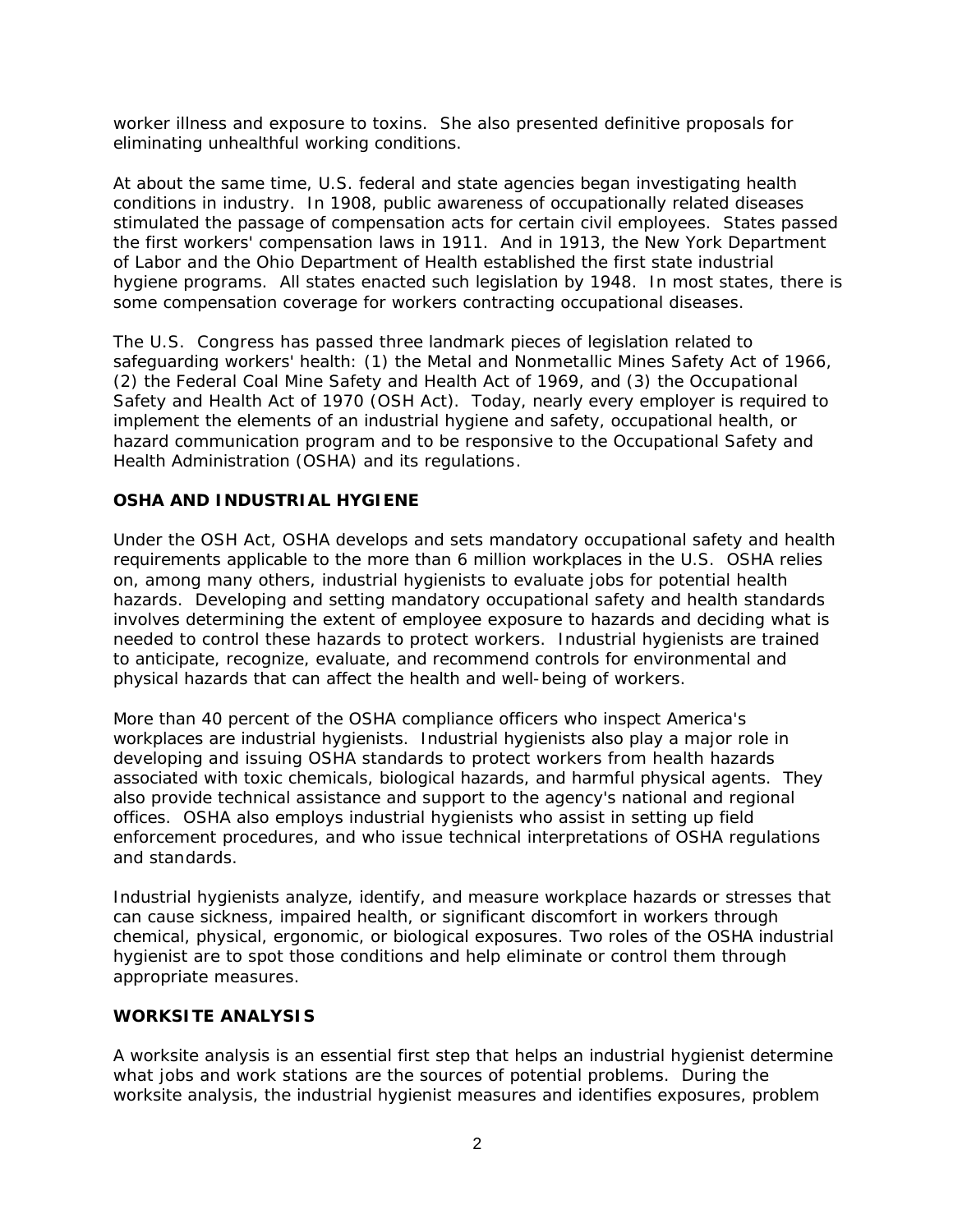tasks, and risks. The most-effective worksite analyses include all jobs, operations, and work activities. The industrial hygienist inspects, researches, or analyzes how the particular chemicals or physical hazards at that worksite affect worker health. If a situation hazardous to health is discovered, the industrial hygienist recommends the appropriate corrective actions.

#### **RECOGNIZING AND CONTROLLING HAZARDS**

Industrial hygienists recognize that engineering, work practice, and administrative controls are the primary means of reducing employee exposure to occupational hazards.

**Engineering controls** minimize employee exposure by either reducing or removing the hazard at the source or isolating the worker from the hazard. Engineering controls include eliminating toxic chemicals and substituting non-toxic chemicals, enclosing work processes or confining work operations, and the installation of general and local ventilation systems.

**Work practice controls** alter the manner in which a task is performed. Some fundamental and easily implemented work practice controls include (1) changing existing work practices to follow proper procedures that minimize exposures while operating production and control equipment; (2) inspecting and maintaining process and control equipment on a regular basis; (3) implementing good housekeeping procedures; (4) providing good supervision; and (5) mandating that eating, drinking, smoking, chewing tobacco or gum, and applying cosmetics in regulated areas be prohibited.

**Administrative controls** include controlling employees' exposure by scheduling production and tasks, or both, in ways that minimize exposure levels. For example, the employer might schedule operations with the highest exposure potential during periods when the fewest employees are present.

When effective work practices or engineering controls are not feasible or while such controls are being instituted, appropriate **personal protective equipment** must be used. Examples of personal protective equipment are gloves, safety goggles, helmets, safety shoes, protective clothing, and respirators. To be effective, personal protective equipment must be individually selected, properly fitted and periodically refitted; conscientiously and properly worn; regularly maintained; and replaced, as necessary.

#### **EXAMPLES OF JOB HAZARDS**

To be effective in recognizing and evaluating on-the-job hazards and recommending controls, industrial hygienists must be familiar with the hazards' characteristics. Potential hazards can include air contaminants, and chemical, biological, physical, and ergonomic hazards.

#### **Air Contaminants**

These are commonly classified as either particulate or gas and vapor contaminants. The most common particulate contaminants include dusts, fumes, mists, aerosols, and fibers.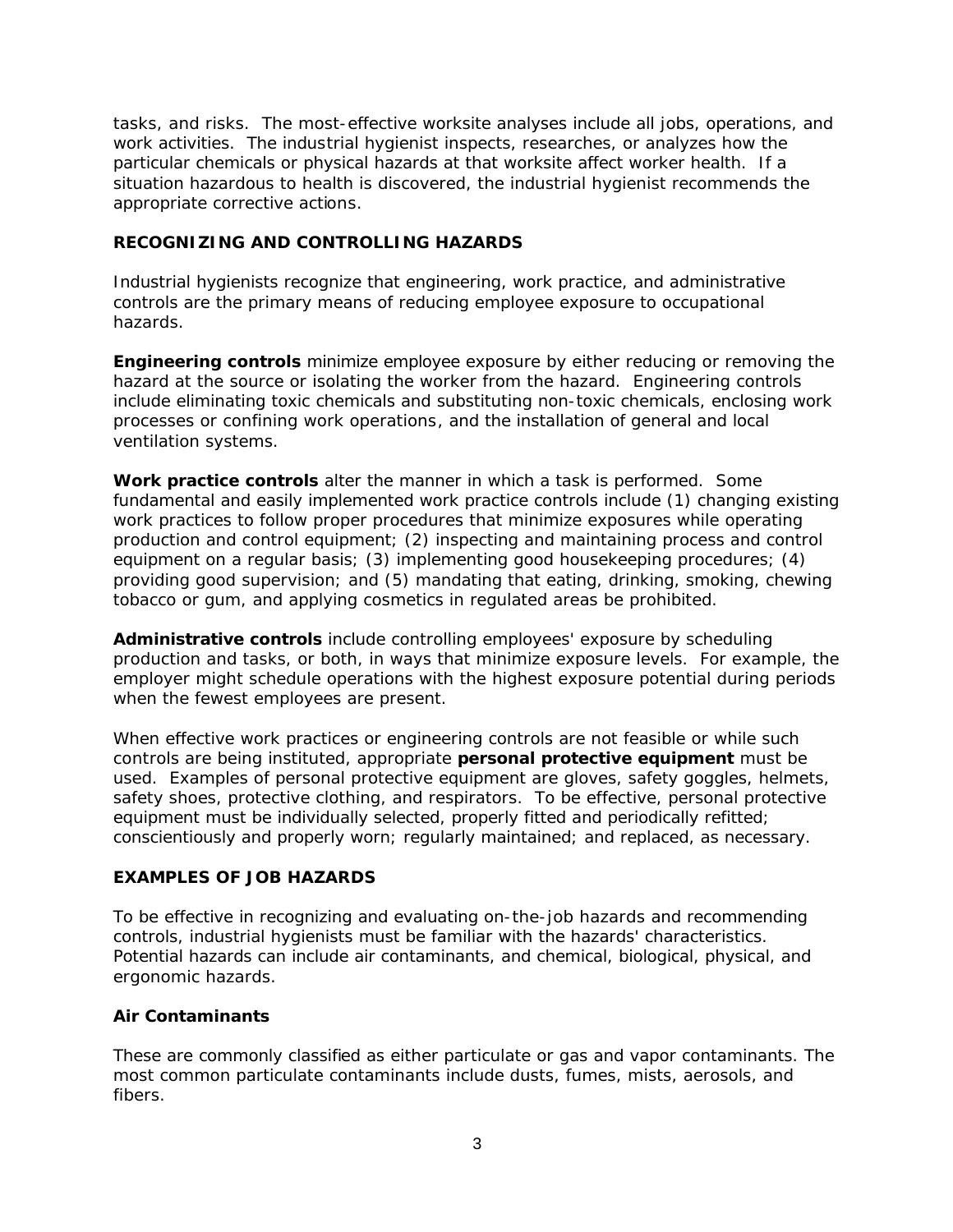**Dusts** are solid particles generated by handling, crushing, grinding, colliding, exploding, and heating organic or inorganic materials such as rock, ore, metal, coal, wood, and grain

**Fumes** are formed when material from a volatilized solid condenses in cool air. In most cases, the solid particles resulting from the condensation react with air to form an oxide.

The term **mist** is applied to liquid suspended in the atmosphere. Mists are generated by liquids condensing from a vapor back to a liquid or by a liquid being dispersed by splashing or atomizing. **Aerosols** are also a form of a mist characterized by highly respirable, minute liquid particles.

**Fibers** are solid particles whose length is several times greater than their diameter, such as asbestos.

**Gases** are formless fluids that expand to occupy the space or enclosure in which they are confined. They are atomic, diatomic, or molecular in nature as opposed to droplets or particles which are made up of millions of atoms or molecules. Through evaporation, liquids change into vapors and mix with the surrounding atmosphere. **Vapors** are the volatile form of substances that are normally in a solid or liquid state at room temperature and pressure. Vapors are gases in that true vapors are atomic or molecular in nature.

#### **Chemical Hazards**

Harmful chemical compounds in the form of solids, liquids, gases, mists, dusts, fumes, and vapors exert toxic effects by inhalation (breathing), absorption (through direct contact with the skin), or ingestion (eating or drinking). Airborne chemical hazards exist as concentrations of mists, vapors, gases, fumes, or solids. Some are toxic through inhalation and some of them irritate the skin on contact; some can be toxic by absorption through the skin or through ingestion, and some are corrosive to living tissue.

The degree of worker risk from exposure to any given substance depends on the nature and potency of the toxic effects and the magnitude and duration of exposure. Information on the risk to workers from chemical hazards can be obtained from the Material Safety Data Sheet (MSDS) that OSHA's *Hazard Communication Standard* requires be supplied by the manufacturer or importer to the purchaser of all hazardous materials. The MSDS is a summary of the important health, safety, and toxicological information on the chemical or the mixture's ingredients. Other provisions of the Hazard Communication Standard require that all containers of hazardous substances in the workplace have appropriate warning and identification labels.

#### **Biological Hazards**

These include bacteria, viruses, fungi, and other living organisms that can cause acute and chronic infections by entering the body either directly or through breaks in the skin.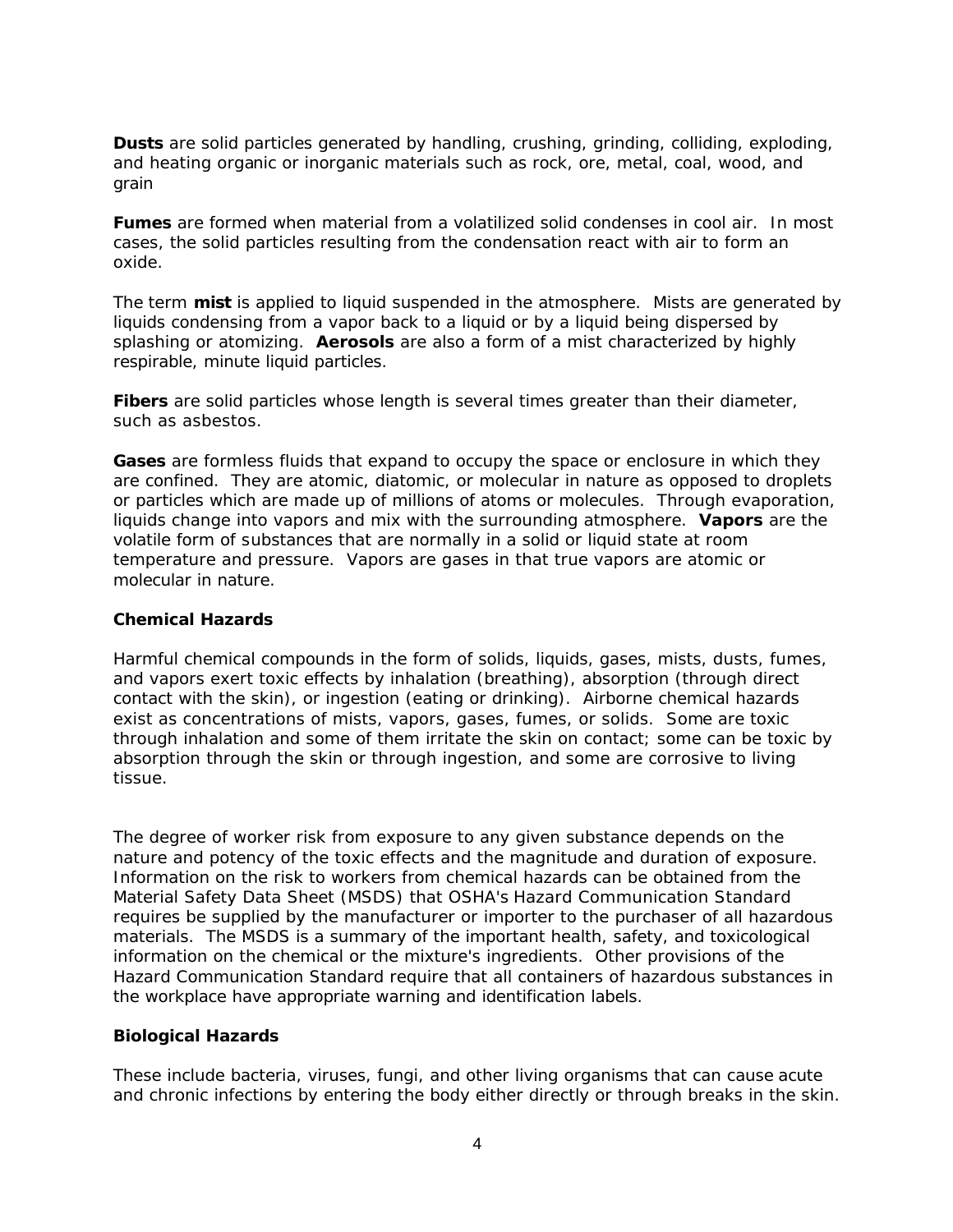Occupations that deal with plants or animals or their products or with food and food processing may expose workers to biological hazards. Laboratory and medical personnel also can be exposed to biological hazards. Any occupations that result in contact with bodily fluids pose a risk to workers from biological hazards.

In occupations where animals are involved, biological hazards are dealt with by preventing and controlling diseases in the animal population as well as properly caring for and handling infected animals. Also, effective personal hygiene, particularly proper attention to minor cuts and scratches especially on the hands and forearms, helps keep worker risks to a minimum.

In occupations where there is potential exposure to biological hazards, workers should practice proper personal hygiene, particularly hand washing. Hospitals should provide proper ventilation, proper personal protective equipment such as gloves and respirators, adequate infectious waste disposal systems, and appropriate controls including isolation in instances of particularly contagious diseases such as tuberculosis.

#### **Physical Hazards**

These include excessive levels of ionizing and nonionizing electromagnetic radiation, noise, vibration, illumination, and temperature.

In occupations where there is exposure to ionizing radiation, **time**, **distance**, and **shielding** are important tools in ensuring worker safety. Danger from radiation increases with the amount of time one is exposed to it; hence, the shorter the time of exposure the smaller the radiation danger.

Distance also is a valuable tool in controlling exposure to both ionizing and nonionizing radiation. Radiation levels from some sources can be estimated by comparing the squares of the distances between the worker and the source. For example, at a reference point of 10 feet from a source, the radiation is 1/100 of the intensity at 1 foot from the source.

Shielding also is a way to protect against radiation. The greater the protective mass between a radioactive source and the worker, the lower the radiation exposure.

In some instances, however, limiting exposure to or increasing distance from certain forms of nonionizing radiation, such as lasers, is not effective. For example, an exposure to laser radiation that is faster than the blinking of an eye can be hazardous and would require workers to be miles from the laser source before being adequately protected. Shielding workers from this source can be an effective control method.

Noise, another significant physical hazard, can be controlled by various measures. Noise can be reduced by installing equipment and systems that have been engineered, designed, and built to operate quietly; by enclosing or shielding noisy equipment; by making certain that equipment is in good repair and properly maintained with all worn or unbalanced parts replaced; by mounting noisy equipment on special mounts to reduce vibration; and by installing silencers, mufflers, or baffles.

Substituting quiet work methods for noisy ones is another significant way to reduce